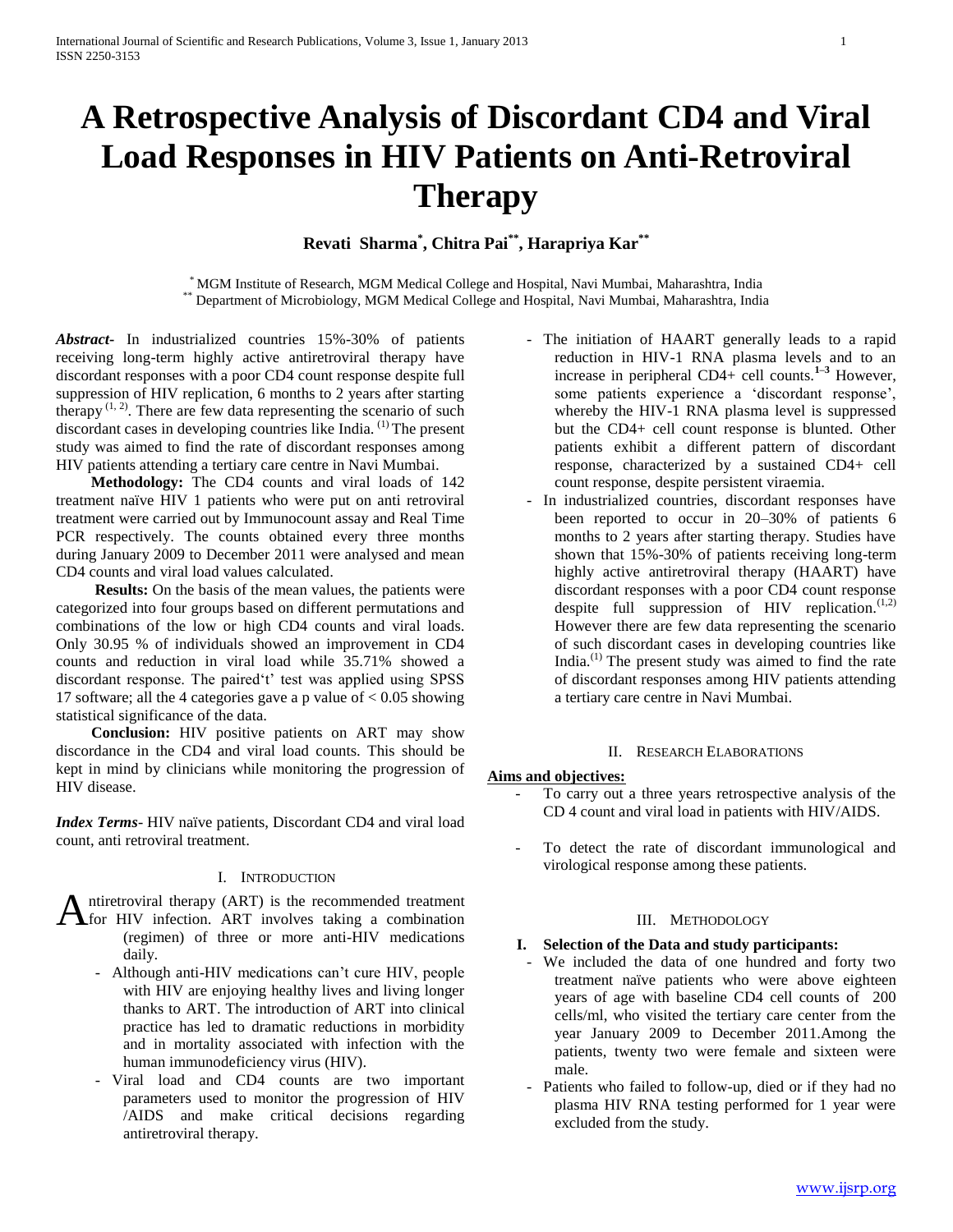- Patients, put on anti retroviral drug therapy were asked to fill a drug request form that compiles information on applicant's address, past HIV specific drug history, previous CD4 and viral load counts, clinical history if any. The patients were counseled before and after collection of the blood for CD 4 counts and viral load test.
- HAART was defined as treatment with three antiretroviral drugs, including two nucleoside reversetranscriptase inhibitors plus a non-nucleoside reversetranscriptase inhibitor or a protease inhibitor.

# IV. TEST PROCEDURES FOR CD4 AND VIRAL LOAD TESTS

 The counts were obtained every three months during January 2009 to December 2011.

# **a. CD 4 counts:**

 The patient's blood samples were analysed for CD4/CD8 count by antigen-antibody slide reaction, a method which makes use of combination of antibodies such as monoclonal antibodies against CD4 & CD8, peroxidase anti peroxidase complex tagged rabbit anti mouse. In brief, the WBC's are obtained by histopaque (Sigma Aldrich) method and coated on a printed slide. Fixation is done by 25 % gluteraldehyde, followed by treatment with mixture of antibodies. Slides are then subjected to a mix of substrate and chromogen (1.25 ml: 1.5ml) and then counterstained with hematoxylin. Finally the cells are counted microscopically.

# **b. RNA extraction:**

 RNA was extracted according to the kit manufacturer's instructions (Qiagen, Hilden, Germany) using spin columns and a series of wash and elution buffers.

# **c. Real time PCR:**

- Measurement of HIV 1 blood plasma level was performed by Real time Polymerase chain reaction using the Taqman principle.
- Real time PCR reactions were performed using, Roche Lightcycler master mix. Each reaction consisted of 1X Roche Lightcycler master mix, internal control HIV specific primer pairs and fluorescently-tagged hydrolysis probes (5'reporter dye and downstream quencher dye) in a total reaction volume of 25 μl.
- Primers and probe target the gag gene of HIV 1
- Reactions were performed using a Roche Lightcycler 480 thermal cycler utilizing a 96 well plate.
- Thermal cycle conditions
	- Initial holding step of  $50^{\circ}$ C/15mins.
	- Second hold at 95°C/10 minutes.
	- Denaturation step at 95°C / 15seconds.
	- Annealing step at 55°C/20 seconds.
	- Extension step at 72°C/15 seconds
	- Followed by 45 cycles
	- Fluorescence was detected after every 72°C extension incubation in FAM and JOE channel.
	- For standard curves, real time PCR was performed on a 10-fold dilution

series of kit specific positive controls ranging from  $10^1$  to  $10^7$ copies/mL.

- Quantitation of PCR products was performed using Roche Lightcycler 480 software. Color compensation was turned on in all assays to subtract bleed through between adjacent channels used to detect specific fluorescent tags.
- Analytic range of the assay is 48 10,000,000 HIV-1 RNA copies/mL.

# **d. Statistical analysis**

 The paired't' test was applied on the data using SPSS 17 software.

# V. RESULTS

- The mean CD 4 count and viral load of the patients were calculated.
- On the basis of the mean values, the patients were categorized into four groups based on different permutations and combinations of various immunological and virological responses.
- Only 30.95 % of individuals showed an improvement in CD4 counts and reduction in viral load while 35.71% showed a discordant response, while 28.57% patients did not show any improvement immunologically and virologically.
- Other studies on this subject have reported a range of results. Piketty et.al found equal rates (10.5%) of immunological only and virological only responses. Another study from Canada reported 11.7% and 15.4% out of 1547 subjects showed immunological and virological only responses respectively. In a study conducted in France, out of 2236 patients 19% and 17.3% patients exhibited immunological and virological only responses respectively. In all the above studies, the definition of discordant responses varied considerably.
- There was no association between the sex of the patient and the discordance observed. However the patients belonging to category 4 with suppression of viral load and a blunted CD4 response were of older age group (> 50).This can be attributed to the host characteristic (old age), as immune restoration depends upon the thymus activity which decreases with age.  $(3,4)$
- The paired't' test was applied on the data using SPSS 17 software; all the 4 categories gave a p value of  $< 0.05$ showing statistical significance of the data.